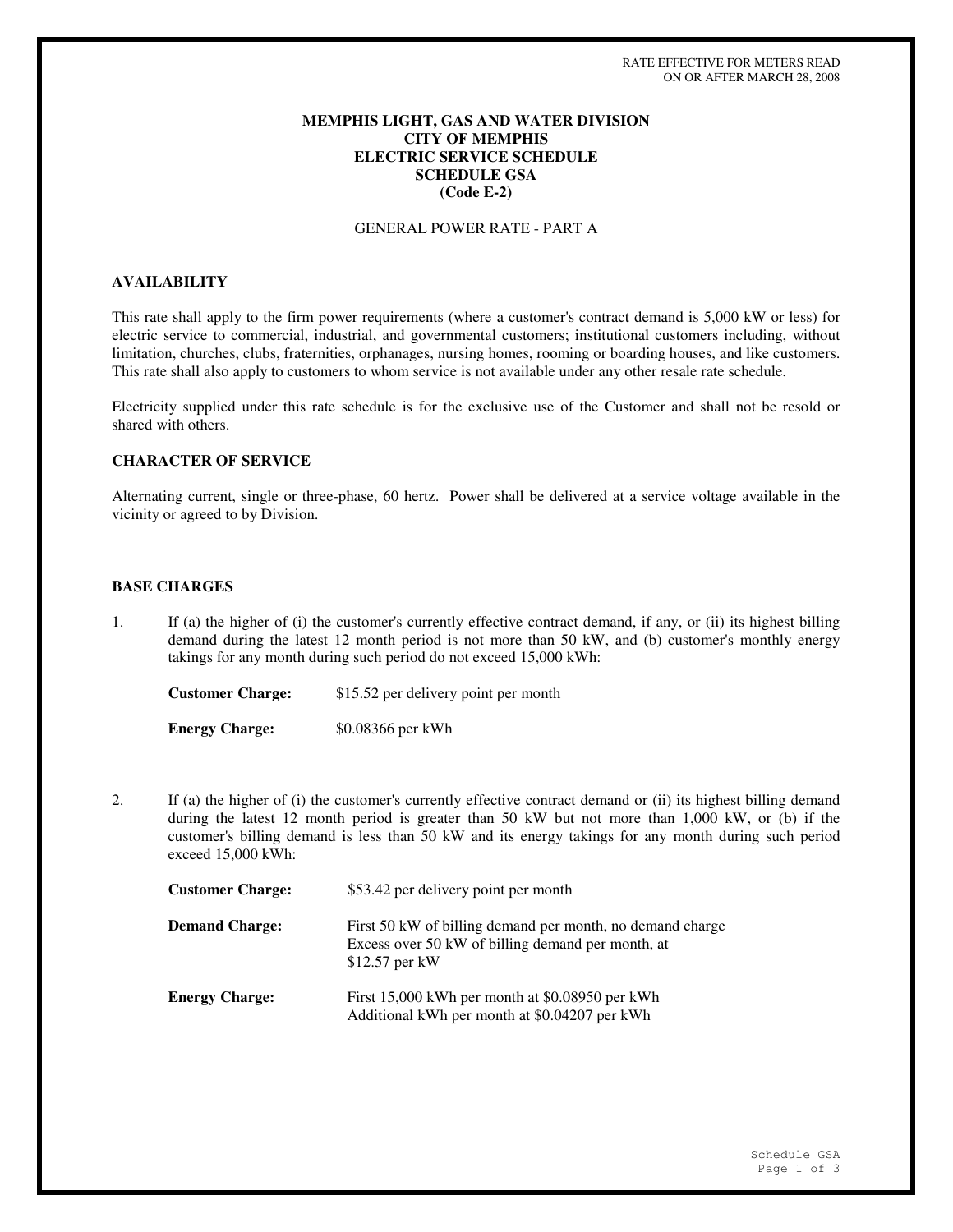3. If the higher of the customer's currently effective contract demand or its highest billing demand during the latest 12 month period is greater than 1,000 kW:

| <b>Customer Charge:</b> | \$191.84 per delivery point per month                                                                                                                          |
|-------------------------|----------------------------------------------------------------------------------------------------------------------------------------------------------------|
| <b>Demand Charge:</b>   | First 1,000 kW of billing demand per month, at \$12.13 per kW<br>Excess over 1,000 kW of billing demand per month, at \$13.90 per kW,<br>plus an additional    |
|                         | \$13.90 per kW per month for each kW, if any, of the amount by which<br>the customer's billing demand exceeds the higher of 2,500 kW or its<br>contract demand |
| <b>Energy Charge:</b>   | \$0.04507 per kWh per month                                                                                                                                    |

### **TENNESSEE VALLEY AUTHORITY FUEL COST AND PURCHASED POWER ADJUSTMENT RIDER**

The above rates are subject to adjustment under the provisions of the Tennessee Valley Authority Fuel Cost and Purchased Power Adjustment Rider.

# **ADJUSTMENT**

The base demand and energy charges shall be increased or decreased in accordance with the current Adjustment Addendum published by TVA. (In addition, such charges shall be increased or decreased to correspond to increases or decreases determined by TVA in the value of the hydro generation benefit allocated to residential customers.)

## **DETERMINATION OF DEMAND**

Division shall meter the demand in kW of all customers having loads in excess of 50 kW. The metered demand for any month shall be the highest average during any 30-consecutive-minute period of the month of the load metered in kW. The measured demand for any month shall be the higher of the highest average during any 30 consecutive- minute period of the month of (a) the load metered in kW or (b) 85 percent of the load in kVA plus an additional 10 percent for that part of the load over 5,000 kVA, and such measured demand shall be used as the billing demand, except that the billing demand for any month shall in no case be less than 30 percent of the higher of the currently effective contract demand or the highest billing demand established during the preceding 12 months.

### **MINIMUM MONTHLY BILL**

The monthly bill under this rate schedule shall not be less than the sum of (a) the base customer charge, (b) the base demand charge, as adjusted, applied to the customer's billing demand, and (c) the base energy charge, as adjusted, applied to the customer's energy takings; provided, however, that, under 2 of the Base Charges, the monthly bill shall in no event be less than the sum of (a) the base customer charge and (b) 20 percent of the portion of the base demand charge, as adjusted, applicable to the second block (excess over 50 kW) of billing demand, multiplied by the higher of the customer's currently effective contract demand or its highest billing demand established during the preceding 12 months.

Division may require minimum bills higher than those stated above.

### **SEASONAL SERVICE**

Customers who contract for service on a seasonal basis shall be limited to 2,500 kW and shall pay the above charges, as adjusted, plus an additional seasonal use charge equal to  $(1)$  \$.0136 per kWh per month under 1 of the Base Charges, (2) the sum of \$.0136 per kWh for the first 15,000 kWh per month and \$4.07 per kW per month of billing demand in excess of 50 kW under 2 of the Base Charges, and (3) \$4.07 per kW per month of billing demand